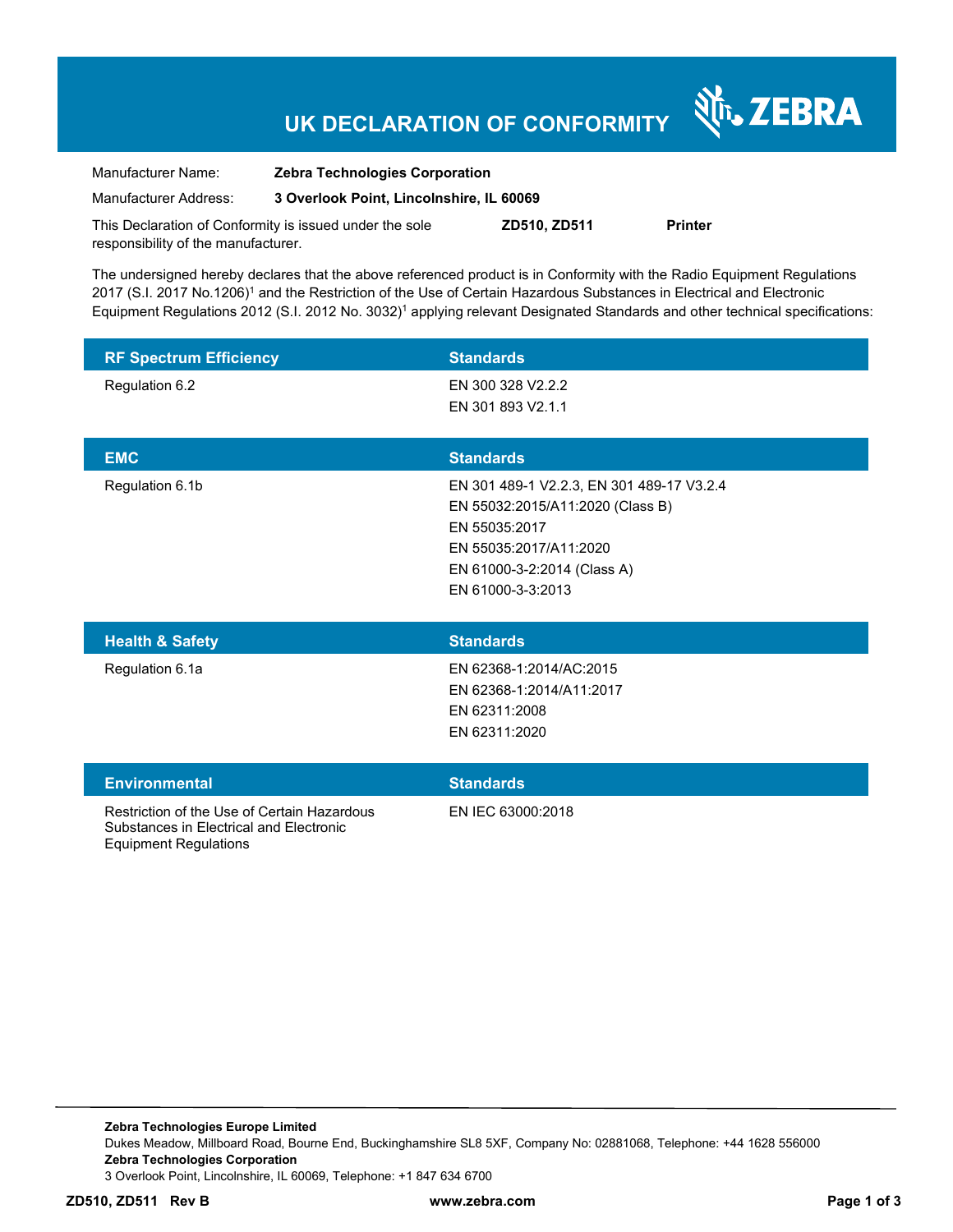## **UK DECLARATION OF CONFORMITY**



With regard to the Radio Equipment Regulations 2017 (S.I. 2017 No.1206)<sup>1</sup>, the conformity assessment procedure referred to in regulation 41(4)(a) and detailed in Schedule 2 has been followed.

 $^{\rm 1}$  As amended by applicable EU withdrawal legislation implemented at the time of issuing this declaration

**Signed on behalf of Zebra Technologies Corporation** 

Cady.

*(Authorized Corporate Signature)* Jay Cadiz Rev: B Manager, Compliance Engineering **Date: 13 April 2022** Place: Lincolnshire, USA